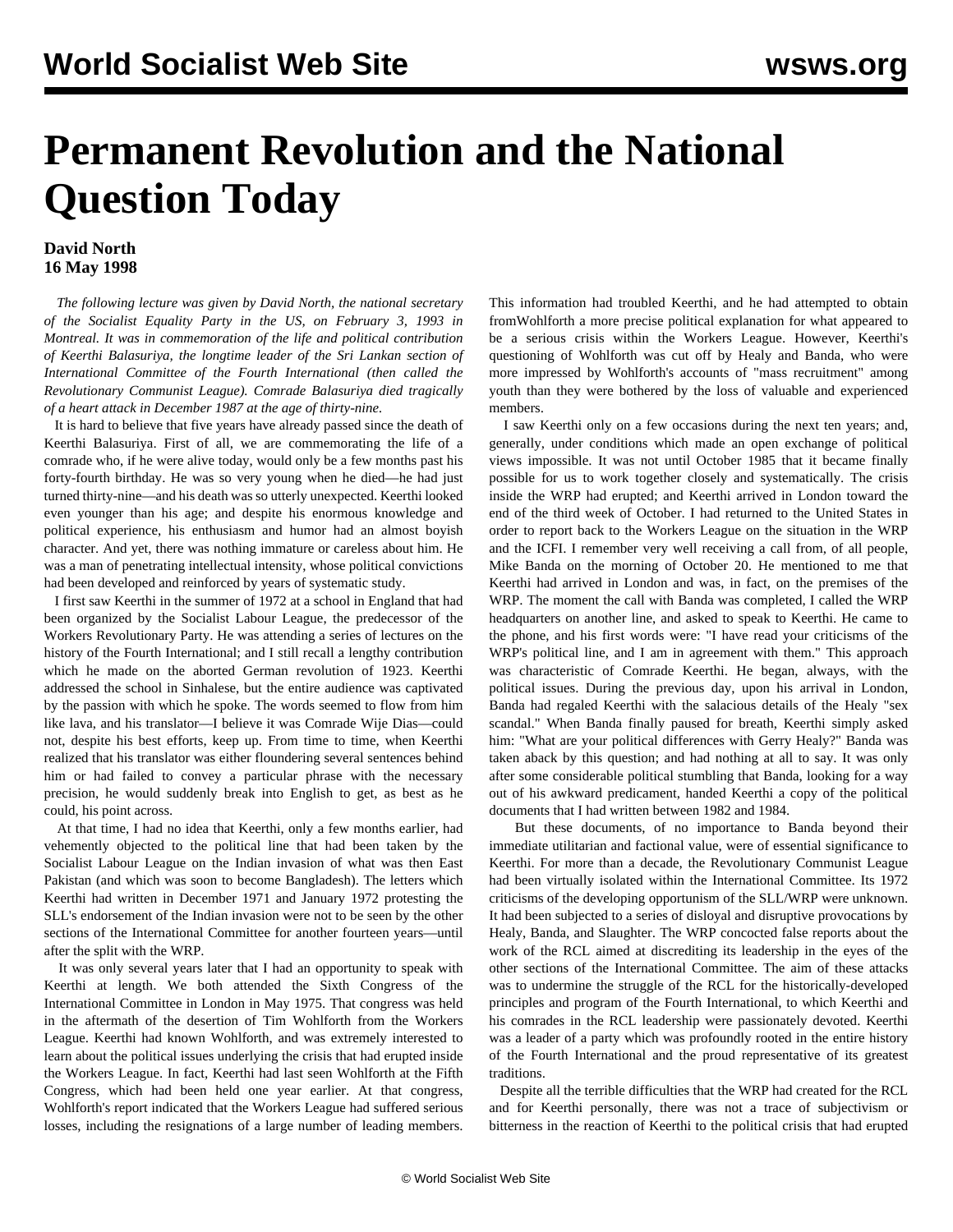in the fall of 1985. Rather, he saw in this crisis an opportunity to rearm the International Committee with a Trotskyist program and launch a worldwide offensive against the opportunism which had, over so many years, weakened the Fourth International.

 The period between October 1985 and December 1987 was the most politically rewarding and, I dare say, the happiest, of Keerthi's life. He played an irreplaceable and decisive role in the theoretical and political renaissance of the International Committee.

 At Comrade Keerthi's funeral, on December 23, 1987, I said that the coming generation of revolutionary workers and youth would draw youth their inspiration not from the Mao Zedongs or Ho Chi Minhs or Fidel Castros or any of the other representatives of bourgeois nationalism and petty-bourgeois radicalism masquerading as Marxists. Rather, the revolutionary fighters of the future would learn from the political example of Keerthi Balasuriya. The events of the past five years have demonstrated that there was not a trace of exaggeration in that tribute. The events of the last five years have dealt pitiless blows to the reputations of all the socalled Great Men of the Stalinist pantheon whose political careers were based upon political deceit and theoretical charlatanry. But these events have vindicated the power of the historical perspectives of Marxism and the scientific method upon which it is based.

 Keerthi's political life spanned somewhat more than twenty years All those years were devoted to the defense of the genuine traditions of revolutionary Marxism. However, it was his fate to conduct this defense of Marxism under conditions in which the political life of the international workers movement was dominated by the most grotesque forms of political opportunism. This opportunism had at its disposal immense material resources; but these resources could not, forever, save it from the inexorable consequences of its own political, ideological and moral bankruptcy. The pretentious fictions of the past are all being exposed. The Maos, the Hoxhas, the Hos, the Titos, the Castros—and all the other revolutionary celebrities of the post-World War II era—will be remembered as political impostors and theoretical charlatans. All their supposed achievements were built upon rotten foundations. The political shambles they created have either crumbled or are crumbling ignominiously. In most cases, death enabled them to escape the devastating consequences of their betrayals. It is the working class which has been left to pay the price. Only Castro, it seems, has lived long enough to witness the consequences of his cynical bargain with Stalinism. But regardless of their personal fates, all these false heroes—to which, by the way, many others could be added—have this in common: Not one of them contributed anything of enduring political value to the cause of the international working class. Rather, they exploited, misled, and betrayed it.

 Keerthi, on the other hand, will be remembered as one of the finest representatives of the great school of revolutionary Marxism as it was taught by Lenin, Trotsky and Luxemburg. The problems with which he grappled are bound up with the most essential problems of revolutionary strategy in the epoch of imperialism.

 To appreciate the significance of Keerthi's life and the critical importance of the principles and perspectives for which he fought in the present period, it is necessary to review the great political struggles of the twentieth century within which his personal political development were rooted. We must, therefore, go back nearly ninety years, to the early years of this century when Russian Marxists were debating various conceptions of the revolution for which they were preparing.

 Russia was, at the turn of the century, the least developed of the major capitalist powers of the day. Its political structure, under the dictatorial rule of a reactionary and obscurantist monarchy, was of a semifeudal character. The great majority of the population consisted of peasants who lived in abysmal poverty and ignorance. Only in the last decade of the nineteenth century had there emerged, on the basis of new and rapid industrial development, a significant working class. But its numbers were, relative to the population of Russia, quite small and concentrated in a few urban centers.

 At the turn of the century, Marxists in Russia were agreed that the principal tasks of the coming revolution would be of a democratic character: that is, it would sweep away the semifeudal state structure and destroy all that remained of feudal relations in the countryside. The great landed estates of the Russian nobility would be broken up and land would be distributed to the peasantry.

 Analyzed from the standpoint of its historic tasks, the revolution anticipated by Russian Marxists was defined as bourgeois democratic. However, disagreements arose over the political relationship between the bourgeoisie and the proletariat in the achievement of the democratic revolution and the political and state forms through which the democratic revolution would be realized.

 The father of Russian Marxism, Georgi V. Plekhanov, maintained that the Russian Revolution could aspire to produce no more than a democratic republic, modeled on those which had been created in Western Europe and North America on the basis of the great democratic revolutions of the eighteenth and nineteenth centuries. The Russian Revolution, he reasoned at the start of the twentieth century, would produce essentially the same result as the French Revolution of 1789-1794: the overthrow of absolutism would place political power in the hands of the bourgeoisie. There would then ensue a more or less protracted period of bourgeois rule during which, within the framework of a liberal democracy, the working class would be schooled in political struggle and prepared for the future realization of socialism. In terms of political strategy, Plekhanov's line meant that the party of the working class could not aspire to the leadership of the coming revolution. Rather, it had to cede the leading role to the political parties of the bourgeoisie and accept their claim to power. The Russian Social Democracy had to work as the loyal ally of the bourgeois parties.

 It was here that Lenin, who had once been a devoted pupil of Plekhanov, parted company with his teacher. Lenin accepted the definition of the Russian Revolution as bourgeois; but he advanced an altogether different conception of its class dynamics. While Plekhanov took for granted the political hegemony of the bourgeoisie in the coming revolution, Lenin argued that this class was far too conservative, too inclined to compromise, and too fearful of the masses to carry through the struggle that would be required to cleanse Russia of all the political and social remnants of feudalism. In opposition to the alliance between the proletariat and liberal bourgeoisie proposed by Plekhanov, Lenin advocated an alliance between the proletariat and the peasantry, whose goal would be the achievement of a "democratic dictatorship" under the leadership of these two classes.

 Lenin's formula was certainly more radical than Plekhanov's; and its tactical line was entirely different. Whereas Plekhanov insisted upon the political leadership of the bourgeoisie in the democratic revolution and argued that it was necessary for the working class, in the interest of a political alliance with the liberal capitalists, to abstain from any tooradical measures that might drive the bourgeoisie into the camp of reaction, Lenin insisted that the working class had to conduct its struggle entirely independently of the bourgeois parties and their inevitable equivocations. Only the alliance of the working class with the most radical sections of the peasants, pushing the agrarian overturn to the limit and settling accounts ruthlessly with the old tsarist apparatus, could ensure the victory of the democratic revolution.

 There was, however, an incongruity in Lenin's political perspective. Despite its clear departure from the accommodating line of Plekhanov, which denied any independent role to the working class, Lenin's perspective did not foresee any encroachments by the revolution on bourgeois property itself. Moreover, the conception of a "democratic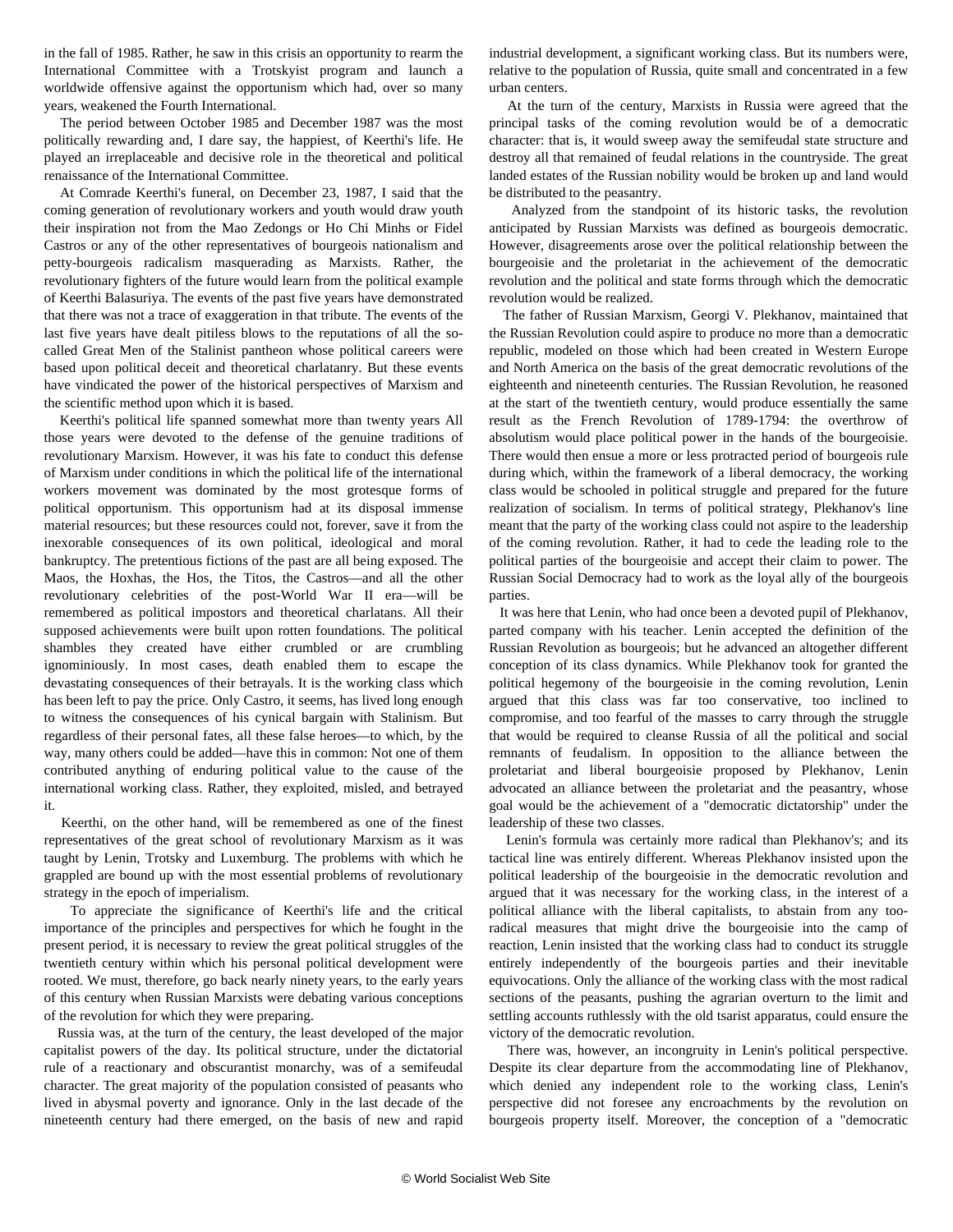dictatorship" of two classes was inherently vague.

 A third conception, more radical and more internally consistent, was advanced by Trotsky. Basing himself on a world-historical conception, Trotsky argued that the position of the Russian bourgeoisie (as in all countries with a belated bourgeois development) was fundamentally different from that of the French bourgeoisie of 1789. It was no longer in a position to make its own "bourgeois" revolution. The events of 1848 had demonstrated that the attitude of the bourgeoisie to the tasks of the democratic revolution was determined, above all, by the class dynamics of the society in which it lived. The growth of the working class posed to the bourgeoisie a far greater danger than the tsarist autocracy. Moreover, the peasantry was organically incapable of playing an independent political role. However influential its political role, it can act only on the perspective of another class. Thus, the decisive role in the democratic revolution was to be played by the working class; and it could be consummated only in the form of the dictatorship of the proletariat. Furthermore, the proletariat would not be able to limit itself to purely democratic tasks; it would be compelled to make inroads into bourgeois property and, therefore, the democratic revolution would assume an ever more overt socialist character.

 The proletarian revolution in Russia would produce explosive reverberations throughout the world; and Trotsky argued that the survival of proletarian rule in Russia and the possibility of socialist construction in a backward society depended upon the extension of the revolution beyond its borders.

 The relation of the Russian Revolution to the world socialist revolution constituted the essential foundation of Trotsky's theory of permanent revolution. With a consistency and far-sightedness that was unequaled by any of his contemporaries, Lenin not excluded, Trotsky insisted that the character of the Russian Revolution would be determined, in the final analysis, not by national, but by international, conditions. To the Menshevik pedants, who continuously argued that Russia was too economically backward to embark upon a program of socialist economic development, Trotsky replied that Russian economic potentialities could not be properly evaluated only from the standpoint of its national stage of development and the national resources at its disposal. The real dynamics of Russian development could be understood only within the context of the world economy and the international political relations within which it actually existed.

 Forced by world conditions into a state of semicolonial dependence upon the developed imperialist economies of Britain and France, the Russian bourgeoisie, Trotsky maintained, was incapable of resolving any of the historical tasks associated with the democratic revolutions of the past.

 The inability of the Russian bourgeoisie to lead and complete the democratic revolution was itself, as Trotsky explained, the expression of a world-historical phenomenon: the impossibility of resolving, in the epoch of imperialism, any of the basic problems of humanity on a national basis. Imperialism, based on the global development of the productive forces of capitalism, sounded the death knell of the national state itself. The forces of the world economy had outgrown the political framework of the nationstate system within which capitalism is rooted.

 For the working class in a backward country, the logic of the political struggle to eradicate the legacy of feudalism led inexorably toward the conquest of power and the dictatorship of the proletariat. However, once it had established its dictatorship, the Russian proletariat, or that of any other backward country, would confront, on the one hand, the inherent limitations of the national economy, and, on the other hand, the ferocious hostility of the international bourgeoisie.

 Therefore, the survival of proletarian power and the eventual advance to socialism depended upon, not only the sympathy of the working classes in the advanced countries, but, in the final analysis, upon their victory over their own national bourgeoisie. As Trotsky had said as early as 1907: "Without the direct State support of the European proletariat the working class of Russia cannot remain in power and convert its temporary dictatorship into a socialist dictatorship" *(Permanent Revolution & Results and Prospects* [London: New Park, l975], p. 237).

 The outbreak of the First World War vindicated Trotsky's insistence on the primacy of the international situation over national factors. The imperialist war signified, in essence, the impossibility of peacefully reconciling the productive forces of world capitalism with the outmoded nation-state. Both the working class in the advanced as well as backward countries faced a common dilemma: The solution to all the fundamental problems of human society was to be found only at the level of world economic development and through the medium of international revolutionary struggle.

 This scientific conception underlay Trotsky's appraisal of all political problems. Even while he recognized, as did Lenin, the right of oppressed nations to self-determination, Trotsky's support of this element of the democratic program was nonetheless of a sharply critical character. Though he emphatically opposed the forcible incorporation of small nations into a large state, Trotsky insisted that social democracy, as he wrote in 1915, "does not transform the national principle into some kind of absolute idea, standing above history."

 "[N]ation and economy have come into contradiction—with the state and with each other. The state has become too narrow for the economy. Striving to expand, it tramples upon the nation. The economy, for its part, refuses to subordinate the natural movement of its forces and resources to the distribution of ethnic groups on the earth's surface" *(Lenin's Struggle for a Revolutionary international* [New York:Monad, 1984], pp. 370-71].

 No event in history had such an immense and electrifying impact upon the consciousness of the masses of the world as the October Revolution. The conquest of power by the working class in a vast territory comprising one-sixth the earth's surface, populated by scores of ethnic groups and nationalities, provided a tremendous impulse to the movement of the masses in the vast portion of the globe ruled either directly or through somewhat veiled mechanisms by the imperialist powers.

 The October Revolution provided not only moral inspiration, but also profound strategic lessons for the masses of the backward countries of Africa, the Middle East, and, especially, Asia, where the movement against imperialist domination had begun to acquire a gigantic scope. The decisive questions—through what methods and on the basis of what program would the colonial masses attain liberation from imperialism?—had been given practical answers by the October Revolution. As in Russia, the tasks confronting the masses in China and India—to speak of the most significant of the backward countries in Asia—were essentially of a democratic character: liberation from colonial oppression, national unification, and the lifting of the yoke of feudal relations from the back of the peasantry. From the standpoint of a formal political definition, the tasks confronting China and India were essentially those that had been "solved" by the great bourgeois democratic revolutions of previous centuries in Western Europe and North America. Therefore, in accordance with the political logic of Menshevism, the political leadership of the anti-imperialist movement in India and China belonged to the national bourgeoisie and its aims could be realized only in the form of an independent bourgeois republic.

 But the same historical paradox that had refuted Menshevism in Russia existed in India and China. The bourgeois leaderships of the national movement were confronted with a rapidly growing workers movement whose social struggles threatened its essential economic interests. Moreover, it was impossible, on the basis of a national revolution, led by the bourgeoisie (even if one were prepared to accept that the bourgeoisie was capable of providing revolutionary leadership) for these oppressed countries to free themselves from the economic grip of imperialism. The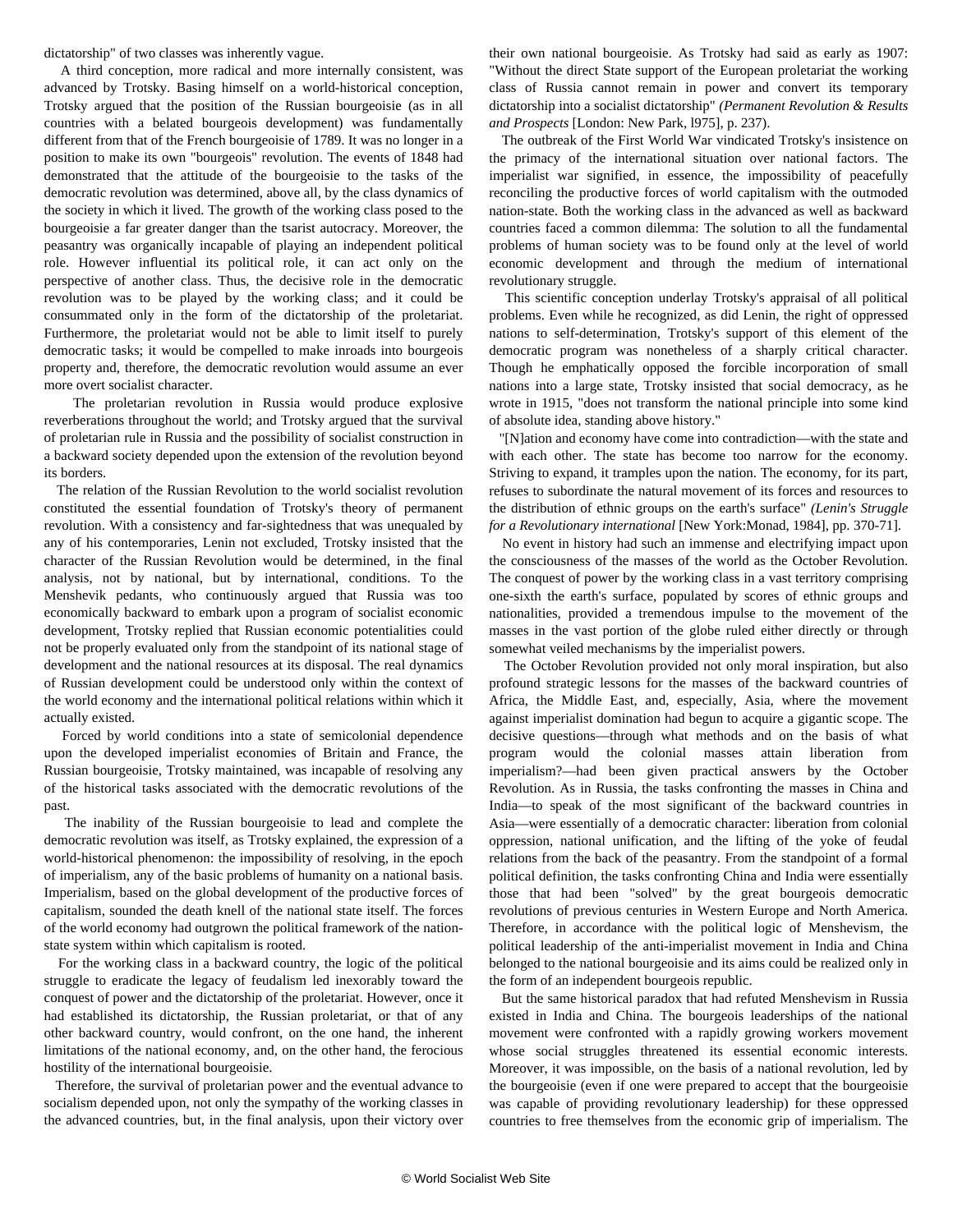theory of permanent revolution was, therefore, no less relevant to the emerging proletariat of Asia than it had been to the working class of Russia.

 The documents of the Comintern between 1919 and 1922 which were concerned with the colonial question, particularly those of the Second and Fourth Congresses, were elaborated on the basis of the theory of permanent revolution. While taking into account the varying levels of economic and industrial development in the backward countries and the corresponding strength of the working class, the resolutions of the Comintern insisted upon the political independence of the workers movement, even if it existed only in embryonic form, from the parties and organizations of the native bourgeoisie.

 The orientation of the Communist International changed radically after Lenin's death. The unveiling of the theory of "socialism in one country" by Stalin and Bukharin in 1924 provided the ideological foundation for the Soviet regime's abandonment of the program of world socialist revolution and the subordination of the international workers movement to the Stalinist bureaucracy's defense of its own material interests.

 It is beyond the scope of this lecture to deal in any detail with the political struggle waged by Trotsky and the Left Opposition against this fundamental revision of Marxism or with the tragic consequences of this theory for the Soviet Union and, indeed, the international working class. But we must, if only briefly, refer to events in China because the study of their tragic lessons played so fundamental a role in the political education of Comrade Keerthi.

 In a practical sense, it can be said that Stalin's courtship with Chiang Kaishek and the bourgeois Kuomintang—for which the Chinese working class was to pay such a terrible price—flowed directly from the opportunist considerations which motivated the elaboration of the theory of "socialism in one country."

 According to this theory, the construction of socialism in the Soviet Union did not depend upon the conquest of power by the working class in the advanced countries. Rather, socialism could be realized within the USSR based on its own internal resources. However, Stalin did not altogether discount the significance of the Comintern and its influence in the international working class in assisting the Soviet Union's realization of socialism. According to the Kremlin, socialism could be built in the USSR provided that imperialism did not launch a military attack.

 Thus the Comintern could be of use in averting this danger by either cultivating alliances with bourgeois regimes or by exerting pressure, through the medium of national labor movements, for a favorable attitude on the part of bourgeois governments toward the USSR.

 In England such a policy was implemented in 1925-1926 through the formation of the Anglo-Russian Committee-which led to the betrayal of the British General Strike.

 In China the Stalinist bureaucracy sought to cultivate the friendship of the Kuomintang and its leader, Chiang Kaishek. Stalin instructed the Chinese Communist Party to subordinate itself to the political discipline of the Kuomintang, which was defined as a "bloc of four classes:" the workers, the peasants, the petty bourgeoisie and the national bourgeoisie.

 In May 1926 the Kuomintang was admitted into the Communist International as a sympathizing party and Chiang Kaishek was made an "honorary member" of its presidium.

 The glorification of the Kuomintang and Chiang took place against the backdrop of a rising wave of revolutionary struggle by the working class and peasantry. The growth of the mass movement intensified the conflict between the Chinese bourgeoisie and the working class and drove the former ever more openly into the arms of imperialism. But the differentiation of class forces was denied by the Stalinist leadership of the Comintern, on the grounds that the national oppression of China subjugated all classes and drove them into revolutionary struggle against imperialism. In opposition to this false conception, Trotsky argued:

 "It is a gross mistake to think that imperialism mechanically welds together all the classes of China from without... The revolutionary struggle against imperialism does not weaken, but rather strengthens the political differentiation of the classes. Imperialism is a highly powerful force in the internal relationships of China. The main source of this force is not the warships in the waters of the Yangste Kiang—they are only auxiliaries—but the economic and political bond between foreign capital and the native bourgeoisie. The struggle against imperialism, precisely because of its economic and military power, demands a powerful exertion of forces from the very depths of the Chinese people... But everything that brings the oppressed and exploited masses of the toilers to their feet, inevitably pushes the national bourgeoisie into an open bloc with the imperialists. The class struggle between the bourgeoisie and the masses of workers and peasants is not weakened, but, on the contrary, it is sharpened by imperialist oppression, to the point of bloody civil war at every serious conflict" *(Leon Trotsky on China* [New York: Anchor, 1976], p.161).

 The warnings of the Left Opposition were tragically vindicated by the massacre of thousands of members of the Communist Party in Shanghai on April 12, 1927, by the troops of Chiang Kaishek. The Comintern tried to deny its responsibility for this catastrophic defeat by arguing that Chiang's coup represented the betrayal of only a small section of the Kuomintang, the "right wing" consisting of the national bourgeoisie. The Stalinists counterposed to Chiang the "left wing" of the Kuomintang, which supposedly represented 90 percent of the "bloc of four classes" and was centered in the "left" Kuomintang government in Wuhan. But in July 1927 the Wuhan government turned savagely against the working class, massacring members of the Communist Party and militant workers. Confronted with the complete collapse of his policies, Stalin sanctioned the desperate adventure known as the Canton Commune, which ended in disaster. By the beginning of 1928, the Chinese Communist Party, which only one year before had numbered in the tens of thousands, had virtually ceased to exist.

 The historical consequences of this defeat are virtually incalculable. Its most immediate result was the further isolation of the Left Opposition and its political defeat. Beyond that, the defeat of the Chinese Revolution was not "merely" delayed by twenty years. The Communist Party of Mao Zedong which came to power in 1949 was one whose political physiognomy and social composition had been so profoundly, in a negative sense, transformed by the consequences of the 1927 defeat that it was hardly, in a Marxist sense, a workers party at all.

 It is evident that the theory of "socialism in one country" led quite consciously and directly to an opportunist reorientation of Comintern strategy toward defensive alliances aimed at relieving imperialist pressure on the Soviet Union. However, apart from the crass calculations of Stalin, the glorification of Chiang flowed logically from the theoretical conceptions which underlay the program of national socialism. At the heart of Stalin's "theory" was an entirely different definition of the historical epoch. In contradistinction to the theory of permanent revolution, the Stalinist conception of the epoch attributed to the nationalstate form of economic organization considerable potential. From this it followed that the national bourgeoisie in the backward countries could still play a historically progressive role. Trotsky, on the other hand, rejected such a possibility because, in the final analysis, the colonial bourgeoisie not only rested upon outmoded property relations, but also because its existence was rooted in a national-state form which constituted the chief barrier to the rational development of man's productive forces.

 Trotsky retained an intense interest in the development of the revolutionary movement in Asia. He was keenly aware of the significance of the colonial masses' struggle against imperialist domination. But he continued, as before, to reject the claim of the national bourgeoisie to hegemony in the leadership of the democratic revolution. In this regard, his comments on the African National Congress, written in 1934 to a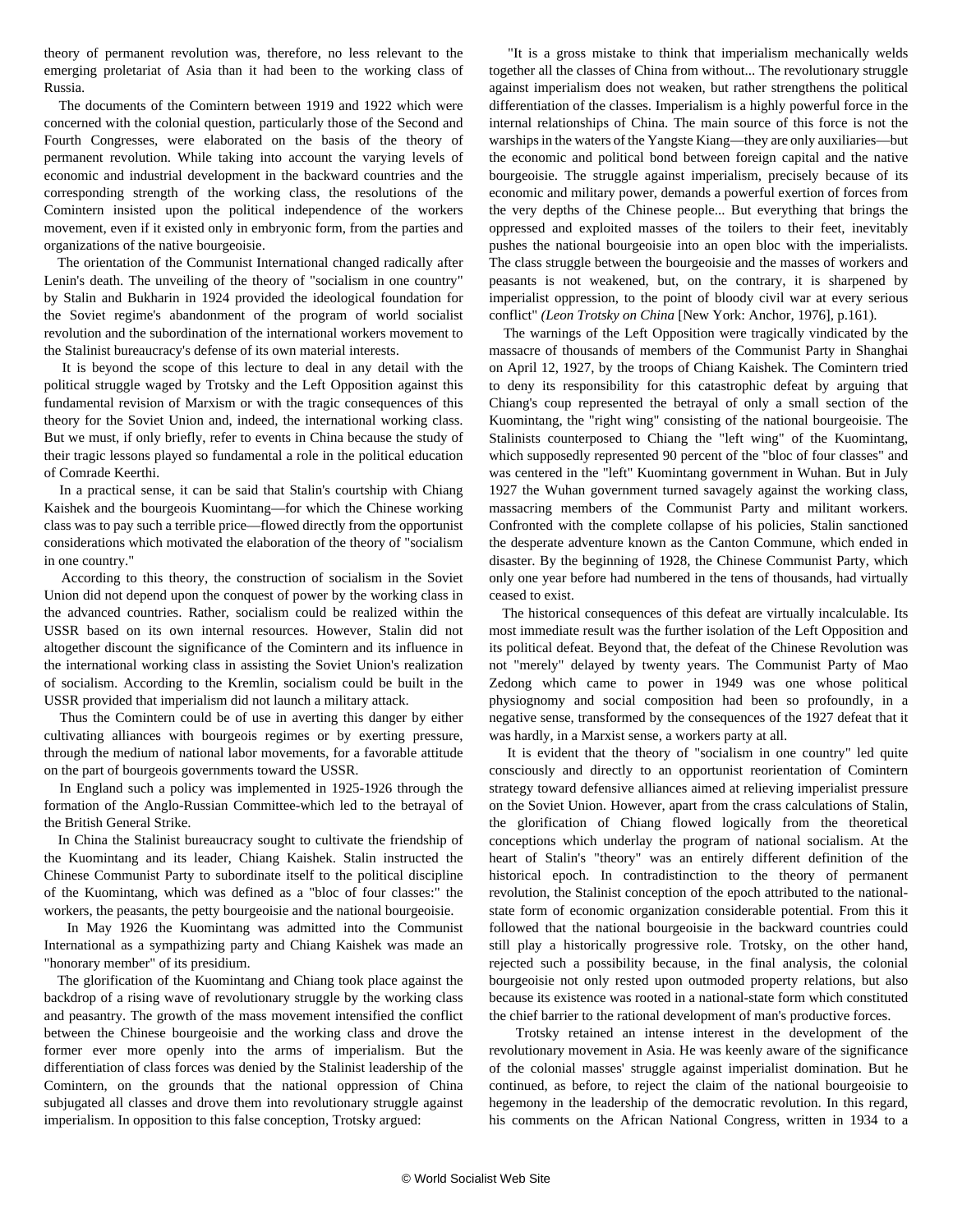group of supporters in South Africa, are worth recalling:

 "The Bolshevik-Leninists unmask before the native masses the inability of the Congress to achieve the realization of even its own demands, because of its superficial, conciliatory policy. In contradistinction to the Congress, the Bolshevik-Leninists develop a program of revolutionary class struggle" *(Writings of Leon Trotsky [1934-35]* [New York: Pathfinder, 1974], p. 252).

 There was yet another, and more profound, aspect of Trotsky's evaluation of the bourgeois national movements. While he paid full tribute to the mighty mass movements developing in the backward countries, Trotsky's attitude toward the perspective of "national liberation"—to the extent that this was conceived as a fundamentally "national" task—was unequivocally critical. For example, in his 1934 manifesto, "War and the Fourth International," Trotsky declared:

 "It must be clearly understood beforehand that the belated revolutions in Asia and Africa are incapable of opening up a new epoch of renaissance for the national state. The liberation of the colonies will be merely a gigantic episode in the world socialist revolution, just as the belated democratic overturn in Russia, which was also a semicolonial country, was only the introduction to the socialist revolution...

 "The national problem merges everywhere with the social. Only the conquest of power by the world proletariat can assure a real and lasting freedom of development for all nations of our planet" *(Writings of Leon Trotsky [1933-34]*,p. 306).

 His comments on India, which was in the throes of a mighty movement against colonial oppression, were especially acute. In July 1939 Trotsky, anticipating that the outbreak of the Second World War would tremendously accelerate the revolutionary movement in the colonies against imperialism, addressed a letter to the workers of India, in which he denounced the Stalinist betrayal of the struggle against colonialism and called for the building of a section of the Fourth International in India.

 "The Indian bourgeoisie," he wrote, "is incapable of leading a revolutionary struggle. They are closely bound up with and dependent upon British capitalism. They tremble for their own property. They stand in fear of the masses. They seek compromise with British imperialism no matter what the price, and lull the Indian masses with hopes of reforms from above. The leader and prophet of this bourgeoisie is Gandhi. A fake leader and a false prophet!" *(Writings of Leon Trotsky [1939-40]*,p. 29).

 Trotsky's appeal bore fruit in Ceylon. Since 1935 there had existed the Lanka Sama Samaja Party, which had been formed as a radical antiimperialist organization. It gained support within the working class, and as it did, the LSSP moved steadily toward the left. In early 1940, as the political program of the LSSP assumed a more precise Marxist character, it expelled from membership those whom it identified with Stalinism. This evolution found expression in the elaboration of its international responsibilities. Subjecting its own early program to a critical evaluation, the LSSP leadership expressed dissatisfaction with its previous conception of a "national" revolution in Ceylon and declared that the revolutionary socialist movement on the island had to be built as an essential component of an all-Indian revolutionary movement. On this basis the LSSP entered the Bolshevik-Leninist Party of India and, at approximately the same time, sought affiliation with the Fourth International.

 The LSSP assumed the leadership of the anti-imperialist struggle in Ceylon, in opposition to the Stalinists, who were allied with British imperialism.

 Thus, in Ceylon, due to the courageous struggle of the Trotskyists, the ideological and political independence of the working class was established. This was an achievement which the Stalinists in India neither attempted nor were capable of. There, they trailed miserably behind the bourgeois Congress of Gandhi and Nehru. However, in Ceylon, on the basis of a proletarian internationalist program, the Trotskyists won the leadership of the mass movement against British imperialism. This achievement is, moreover, noteworthy from a historico-theoretical standpoint. It demonstrates that the widespread assumption that the antiimperialist struggle, that is, the fight against colonial domination, is and must be simply a national struggle simplifies reality to the point of distortion and actually mystifies the social dynamic of the mass antiimperialist movement. The strength of the BLPI's intervention stemmed from the fact that the Trotskyists based their struggle on the perspective of international rather than national liberation. Despite the subsequent betrayal of the LSSP (into which the BLPI merged in 1950), this historic contribution created a powerful political tradition which inspired the founding of the Revolutionary Communist League and provided the foundation upon which Keerthi's future political development was based.

 Only a few months before his assassination, Trotsky assessed for the last time the historical tasks which confronted the working class in the backward countries. He warned that no positive solution to the problems of the colonial masses could emerge from the imperialist war unless colonial domination was ended through socialist revolution. "The hopes of liberation of the colonial peoples," he wrote, "are therefore bound up even more decisively than ever before with the emancipation of the workers of the whole world. The colonies shall be freed, politically, economically, and culturally, only when the workers of the advanced countries put an end to capitalist rule and set out together with the backward peoples to reorganize world economy on a new level gearing it to social needs and not to monopolist profits. Only in this way will the colonial and semicolonial countries be enabled to emerge from their varying stages of backwardness and take their place as integral sections of an advancing world socialist commonwealth" *(Documents* of *the Fourth International: The Formative Years 1933-40,* [New York: Pathfinder, 1973], p.394).

 The events which followed the Second World War provided tragic vindication of Trotsky's prognosis. As developments in India were to demonstrate, the formal granting of state independence did not in any fundamental sense represent the realization of the democratic aspirations of the Indian masses. If anything, the terms of independence provided irrefutable proof of the thoroughly reactionary character of the national bourgeoisie. The partition of India, which set the pattern that was to be reproduced in so many tragic forms throughout the postwar period, preserved the interests of imperialism. It provided the medium through which imperialism and the national bourgeoisie could encourage and manipulate communal antagonisms in order to divide and weaken the working class.

 In Ceylon the representatives of the BLPI, basing themselves, as I have already stated, on an internationalist program, voted against independence on the grounds that the agreement between the Ceylonese bourgeoisie and the imperialists did not achieve either national unification or independence from imperialism. Indeed, the principled stand of the Trotskyists was vindicated almost immediately. Among the first measures taken by the Ceylonese bourgeoisie was to enact a citizenship law which disenfranchised precisely that section of the population that had played a critical role in the struggle against British rule: the Tamil plantation workers. Citizenship was to be determined neither on the basis of birth, residence or work, but on the basis of family descent. This bill demonstrated that the bourgeoisie, by its own actions, was the principle obstacle to national unity.

 A prophetic speech was given in opposition to the citizenship bill by Colvin R. de Silva:

 "If there is any political philosophy underlying this bill, this is to say, if this bill is proceeding along certain assumptions, it is clear that the basic philosophical or political or sociological principle with which this government is unconsciously operating, is that the state must be coeval with the nation and nation with the race. There can be no other meaning and no other philosophy from which can flow the principle of descent as the primary principle for citizenship. This is an outmoded and exploded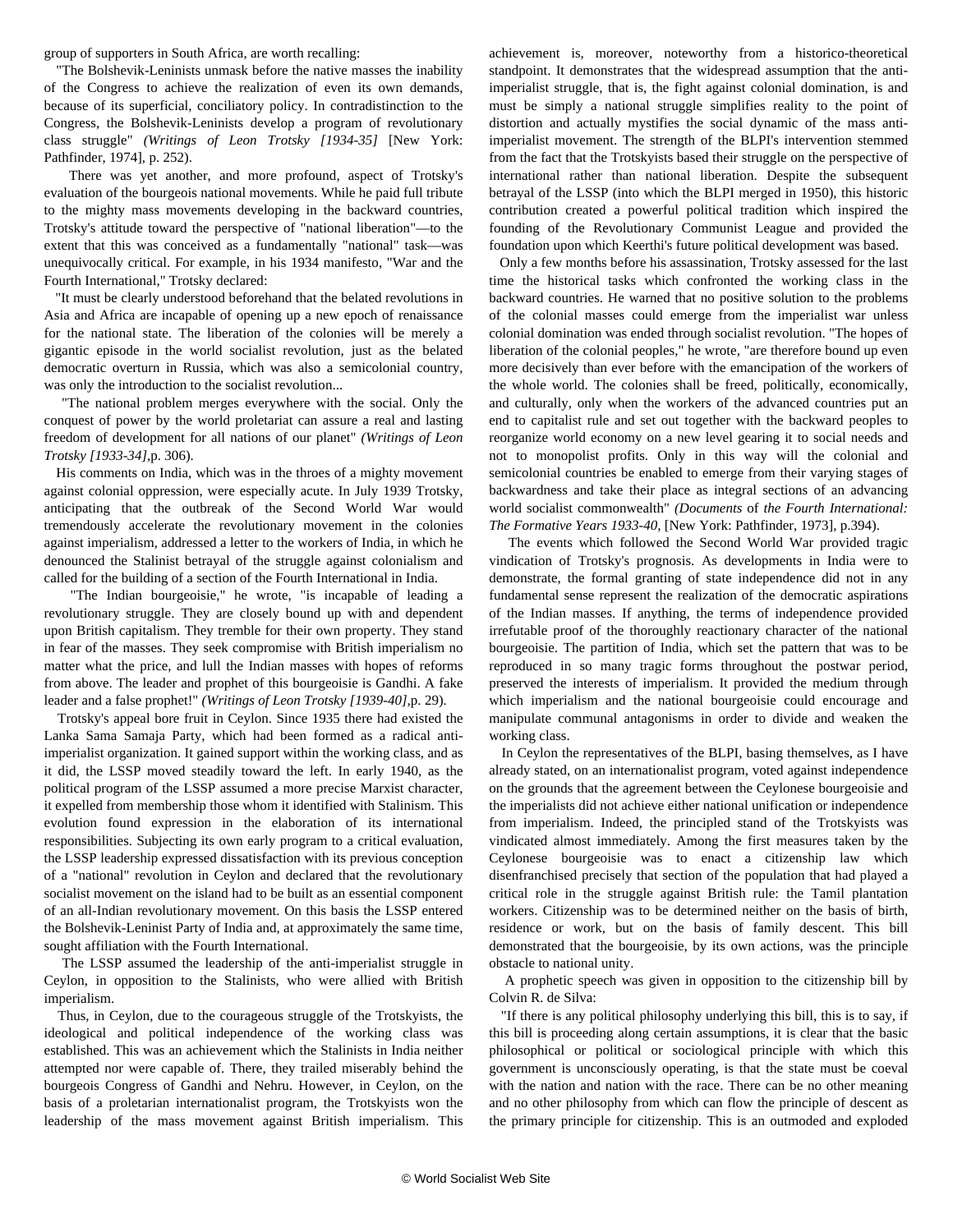philosophy... It is precisely in the present period with the breakdown of the capitalist system that, for purposes of serving reaction, this old and outmoded theory has been revived; and it was precisely under Fascism that the nation was sought to be made coeval with the race; and the race the governing factor in the composition of the state... The status of Ceylon's citizens thus runs into the danger of being reduced to the position of a racial status. And that too is a principle that needs to be fought."

 The above passage was cited by Keerthi in a letter that he wrote to me in the autumn of 1987. He frequently referred to the early struggles of the BLPI because he drew both intellectual and political inspiration from its rich historical legacy. Though the RCL was the product of the struggle against the betrayal of that legacy by those who had once been the finest leaders of the Indian and Ceylonese proletariat, Keerthi could never turn his back on what was of enduring value in the contribution of men such as Colvin de Silva. If the issue of the BLPI's stand in 1948 was of such exceptional importance to Keerthi. It was because he considered the problem of the postwar settlement to be of fundamental importance in elaborating the strategy of the proletariat in the backward countries.

 As Keerthi often stressed, the organic incapacity of the national bourgeoisie to contribute anything to the cause of historic progress found its most concentrated expression in the post-World War II deals through which a fraudulent "state independence" provided a cover for the continued domination of imperialism over the masses of the former colonies. Keerthi categorically rejected the essentially reformist and apologetic claims of the Pablo-Mandel opportunists that state independence represented some sort of partial gain for which the national bourgeoisie deserved at least some credit. In the early years of his political work, Keerthi assimilated the basic lessons of the International Committee's bitter struggle against the Pabloites' capitulation to Castro, Ben Bella and other representatives of bourgeois nationalism.

 In retrospect, it hardly seems surprising that Keerthi clashed as far back as 1971 with the leadership of the Socialist Labour League. Given the political foundations upon which the RCL was based, he could not but have been acutely sensitive to the opportunist tendencies that became increasingly pronounced inside the SLL from the late 1960s on. In particular, on a whole series of decisive questions, Mike Banda—who was, along with Healy and Slaughter, part of the political trio that led the Socialist Labour League—developed positions of a distinctly opportunist character. First, in the late 1960s Banda began paying effusive tribute to Mao Zedong and Ho Chi Minh, suggesting that their policies represented an alternative to Stalinism and even an original, albeit eclectic, application of Trotsky's theory of permanent revolution. Though Healy sought to avoid a political clash with Banda and dismissed his more extravagant declarations as nothing more than a personal eccentricity, the political reality was that the SLL was, like the Pabloites it had previously opposed, adapting itself to the politics of petty-bourgeois radicalism that was so widespread at the time.

 Unchallenged within the leadership of the SLL, Banda's glorification of the potential of left bourgeois nationalism—of which Maoism and the politics of the NLF were different forms—developed into a far-ranging reassessment of the historic significance of the postwar settlement and the bourgeois national movements. Banda gradually developed the conception that the bourgeois states established in the former colonies represented genuine advances in the struggle for national self-determination and that the working class was obliged to give political support to these states.

 Herein lay the essence of the dispute which arose in 1971-1972 between the RCL and the SLL. We will briefly review its background. In the summer of 1971 the bourgeois nationalist Awami League, led by Sheik Mujibur Rahman, achieved an electoral victory in East Pakistan, a territory inhabited by Bengali people and separated by thousands of miles from the rest of Pakistan. In response to the Awami League victory, the ruling military junta of Pakistan, headed by Yahya Kahn, invaded East Pakistan. Kahn's army carried out bloody reprisals against the Bengali population. Over the late summer and autumn, however, a guerrilla movement known as the Mukti Bahini organized successful resistance. As the crisis of the Pakistani army intensified, the Indian government, fearing the establishment of a radical regime in East Bengal, intervened militarily. This came, not surprisingly, at the very time when the Indian government was engaged in the ferocious repression of the radical Naxalite movement in West Bengal.

 Banda was jubilant. In a statement dated December 6, 1971, he wrote: "We critically support the decision of the Indian bourgeois government to give military and economic aid to Bangladesh."

 The position adopted independently by the Revolutionary Communist League on December 8, 1971, was diametrically opposed to that of the SLL:

 "We call upon the Indian proletariat to reject the claim of the Indian bourgeoisie to be the liberators of E. Bengal. The Trotskyists declare that the Indian armed intervention in E. Bengal had one and only one object. It was to prevent the struggle for Bangladesh from developing into a struggle for unification, on a revolutionary basis, of the whole of Bengal. The Indian armed intervention was designed to smash the revolutionary Bengali liberation struggle, to crush the upsurge of the masses in Bengal and to install a puppet regime which, fraudulently usurping the name of the government of Bangladesh, would confine and contain the mass movement in the interest of the bourgeoisie and imperialism. Thus we call upon the Indian proletariat too to take a position of revolutionary defeatism in relation to the counterrevolutionary war of the Indian bourgeoisie, while supporting by all and every means the struggle of the Mukti Bahini.

 "This is the only revolutionary program for the proletariat in the Indian subcontinent. It flows logically and inexorably from a Marxist analysis of the whole postwar history of the subcontinent.

 "What has been demonstrated during the last twenty-five years, ever since the fraudulent 'independence' granted by British imperialism to its loyal servants, the native bourgeoisie of these countries, is that none of the basic economic, national or social problems can be solved by those bourgeoisies. Their absolute bankruptcy in the face of these historical tasks is proof of the central thesis of the theory of permanent revolution of Trotsky that only the proletariat drawing behind it the downtrodden rural masses can solve these problems as part of the tasks of the socialist revolution. The carve-up of the Indian subcontinent, in conformity with the policy of divide-and-rule, supported by Hindu and Moslem bourgeoisies as well as by international Stalinism, was the framework within which the enormous social and national contradictions were suppressed and contained, ensuring the dominance of capitalism and starvation, famine and misery for the hundreds of millions of the oppressed masses. Those contradictions, developing as part and as a result of the development of the entire international imperialist system, can no longer be contained."

 A letter written by Keerthi to Cliff Slaughter on December 16, 1971, flatly declared: "It is not possible to support the national liberation struggle of the Bengali people and the voluntary unification of India on socialist foundations without opposing the Indo-Pakistan war.... How can one even talk about unifying India without the struggle to overthrow the ruling classes of India and Pakistan, who are the main obstacle for such a unification?"

 On January 11, 1972, in a further letter, Keerthi severely criticized Banda's enthusiastic endorsement of the successes of the Indian army and warned: "What lies behind this rhapsodizing about the Indian army is a clear rejection of the revolutionary capacities of the Bengali, Indian and Pakistani proletariat."

 Mike Banda finally responded on January 27, 1972: "What did the war represent? Firstly it represented the attempts of the Pakistani bourgeoisie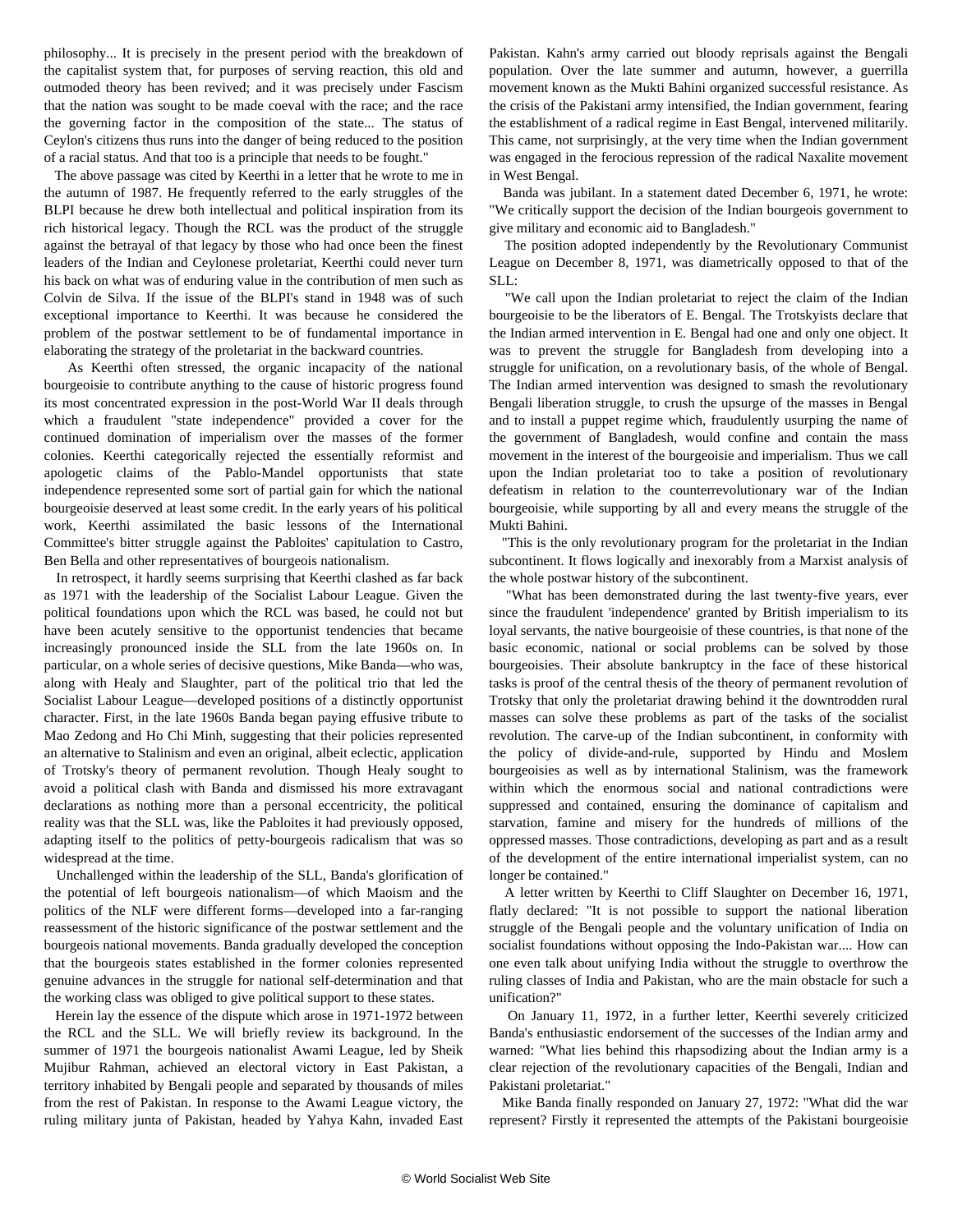with the complete support of US imperialism to suppress the Bangladesh people. But more important, through the creation of the refugee problem and the military occupation of E. Bengal, it developed into a definite threat against the already restricted home market of the Indian bourgeoisie on behalf of US imperialism....

 "Almost overnight there was a dramatic change in the situation. The contradiction between the Indian working class and the Indian capitalists did not cease. No, but it was superseded by the conflict between the Indian nation and imperialism represented by Pakistan."

 This was really astonishing: the conflict between classes, according to Banda, was subordinate to the struggle between the bourgeois states of India and Pakistan. This declaration represented a betrayal of the most essential principles of Marxism. There was no essential difference between Banda's position and that of the social-chauvinists who argued in 1914 that the contradiction between the working class and their bourgeoisie had been superseded by the conflict between the German (or French, Russian, British, etc.) nation against the imperialism of their national enemy.

 Banda admonished Keerthi with words that have been hurled against Marxists many times: "Your attitude is too dogmatic and inflexible. It cannot therefore faithfully reflect the manysidedness and the contradictoriness of reality—and for that reason cannot find a way to the masses."

 Finally, the letter from Banda ended on a rather pathetic note: "Please do not draw the conclusion from all this that we support the continued presence of Indian troops in Bangladesh or the disarming of the guerrillas by Rahman. We are and have been opposed to it."

 Keerthi's criticism did not see the light of day, and the ICFI paid a heavy price. The WRP drifted steadily toward the right. More and more brazenly the WRP devoted itself to the task of defending and justifying the politics of the bourgeois nationalists, whether in Rhodesia, Iraq, Libya or Lebanon. At the same time, Banda became the most fervent champion of the supposed state-building achievements of the national bourgeoisie. This produced political results that were truly grotesque. In 1979 the Indonesian junta led by the butcher Suharto responded to the independence declaration of East Timor by dispatching troops and murdering tens of thousands. In opposition to the Socialist Labour League, the Australian section of the International Committee, which had defended the right of the inhabitants of East Timor to secede, Banda justified the repression of East Timor on the grounds that Suharto was defending the great conquest of the Indonesian national movement: the unity of the Indonesian archipelago.

 Between 1978 and 1982 the WRP systematically betrayed the principles of Trotskyism as it subordinated the proletariat to bourgeois national movements such as the PLO and the Patriotic Front of Mugabe and Nkomo and bourgeois regimes such as those of Libya, Iran and Iraq.

 The positions of the WRP mirrored those of the Pabloites, which found their most crass articulation in a speech given by Jack Barnes on December 31, 1982. He stated: "Permanent revolution is not a correct generalization, or an adequate one, or one that doesn't open up more problems than it solves, as to what our problem is.... We will get much, much more by reducing the permanent revolution, by pointing out, in my opinion, that it is not correct and not useful as a general term for our program.

 What was Barnes's alternative? "We consider ourselves part of a common world Marxist movement with the FSLN, with the New Jewel Movement, with the Cuban Communist Party..."

 The Barnes speech left no doubt in our minds about the trajectory of the WRP, and in our report to the ICFI on February 11, 1984, we devoted a substantial portion of our analysis to a criticism of Barnes's position. This, by the way, provoked a heated response from Banda, who declared angrily: "You start with Barnes and you end with the WRP." That was, indeed, the case.

 The RCL had not been invited to the plenum, and did not learn of my criticisms for another twenty-two months. But I have no doubt that if Keerthi had been present, he would have given this report his unequivocal and enthusiastic endorsement.

 The fight within the ICFI had an objective significance: it anticipated the profound changes in the world situation that have brought about the collapse of the bourgeois and petty-bourgeois nationalist movements that were so glorified by the opportunists.

 Any objective evaluation of the postwar period demonstrates the manifest failure of bourgeois nationalism and the bogus character of the "independent states" that were created under its auspices.

 Even in those countries where "national liberation" struggles were conducted by movements of an ostensibly communist character, the end result has been capitulation to imperialism. China is now developing entirely along capitalist lines, and Vietnam—which waged a thirty-year war against French and then American imperialism—has been reduced to advertising itself as the source of the cheapest labor in the world.

 The split within the International Committee made possible an intensive reexamination of the entire historical significance of the movements of "national liberation" and their relation to the proletariat and the perspective of socialist revolution. I must state that between 1985 and 1987 Keerthi's evaluation of these national liberation movements became increasingly critical, especially as he examined the political development of the struggle between the Colombo regime and the Liberation Tigers in the North of Sri Lanka.

 For the sake of the historical record, and in order to understand the evolution of the political line of the RCL, it is necessary to emphasize once again the really treacherous role played by the WRPinside the International Committee and its effect upon the Sri Lankan Trotskyists. Between 1972 and 1979, the WRP invoked the discipline of the ICFI to impose upon the RCL a political line in relation to the Tamil national movement with which Keerthi and his co-leaders were in sharp disagreement. That is, in keeping with Banda's view that the bourgeois states formed during the postwar period represented progressive historical phenomena, the WRP flatly opposed the struggle of the Tamil masses. Their opposition to the Tamil national movement was of a right-wing character, as it was based on a thoroughly reactionary defense of the legitimacy of the bourgeois states established after World War II. Later, in 1979, the WRP suddenly shifted its position on the Tamil question: it became an enthusiastic and uncritical supporter of the LTTE,adopting the same attitude it had to the PLOand other bourgeois national movements.

 Only after the split did it become possible to reconsider the problems of the Tamil national movement within the framework of the rich historical experiences of the entire postwar period and a critical application of the theory of permanent revolution. As Keerthi said so many times, the WRP opportunists had "muddied the waters" and now the International Committee had to reassert the principles of Marxism in the elaboration of the strategy of world socialist revolution.

 In opposition to all the opportunist tendencies in Sri Lanka, the RCL indefatigably defended the democratic rights of the Tamil people, upheld the right of the Tamils in the North to self-determination, and unequivocally opposed the reactionary and bloody war waged by the Sinhalese chauvinist regime in Colombo against the Tamils. However, within the context of the RCL's unyielding opposition to the Sinhalese chauvinists and their reactionary bourgeois state, Keerthi, in the closing months of his life, came more and more to the conclusion that the strategical tasks of the proletariat in the historically oppressed countries could not be properly defined simply on the basis of an uncritical invocation of the slogans of "national liberation" and "self-determination."

 The signing of the Indo-Sri Lankan Accord of early August 1987 exposed more than anything else the political bankruptcy of the LTTE,